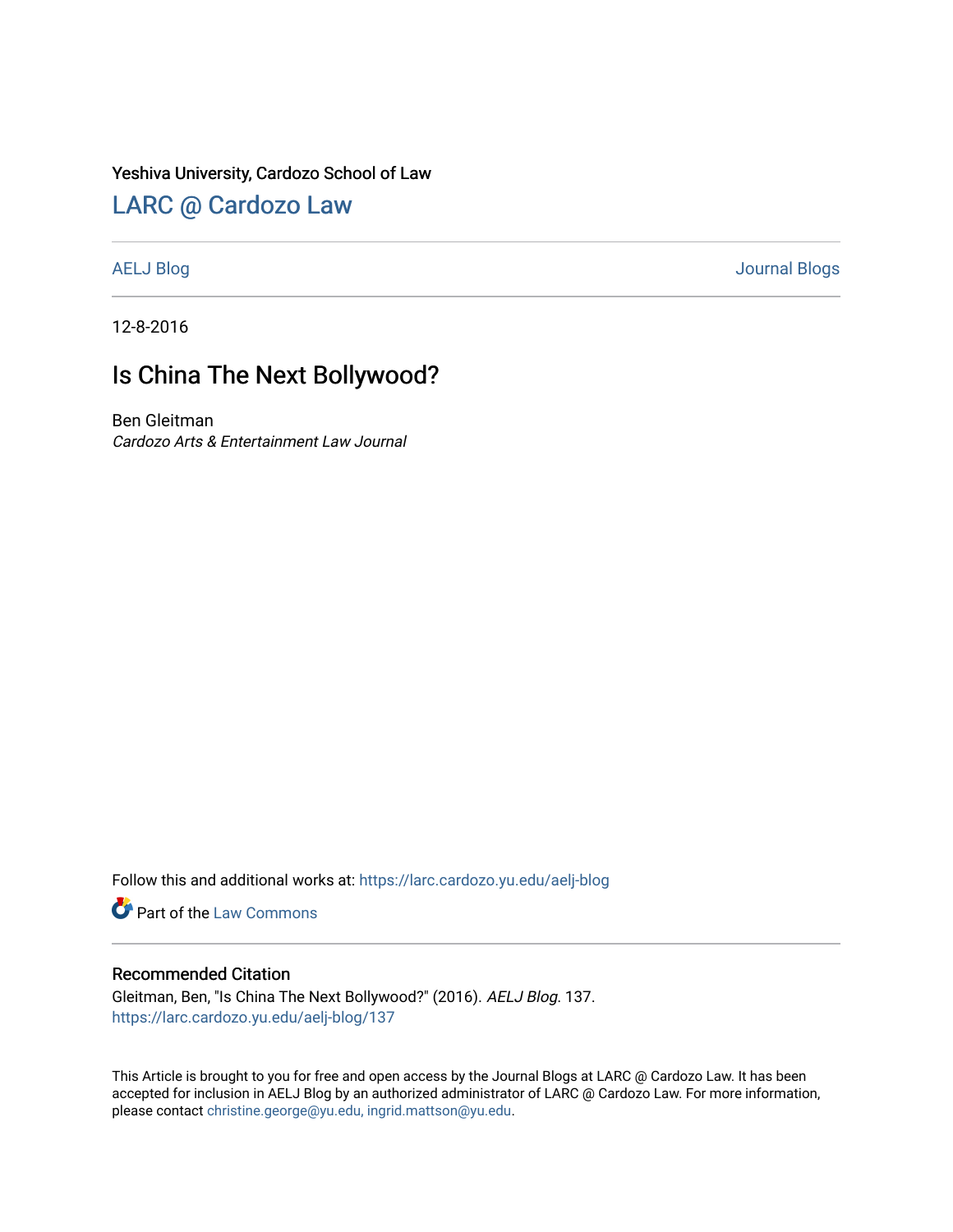# **Is China The Next Bollywood?**

## BY **[BEN GLEITMAN](https://cardozoaelj.com/author/ben-gleitman/)** / ON DECEMBER 8, 2016

For those English language lovers, the word "*synecdoche*" (pronounced si-NEK-də-kee) is a figure of speech in which a word is used to represent the whole of something else. Thus, the city of Hollywood, California represents, figuratively, the whole of the film industry. For the Indian film industry, there is the cleverly devised "Bollywood," an obvious play on the California city, with the B for [Bombay](http://worldfilm.about.com/od/bollywood/a/historyofbollywood.htm) in lieu of the H in Hollywood. Now that China looks to expand its already burgeoning film industry, perhaps the next figure of speech in the movie world will be Sinewood (pronounced SEE-nay-wood) from the prefix "*sino*" which refers to China or the Chinese people, and a definite play on the word "*cine*," which means film.

China is currently the  $2<sup>nd</sup>$  largest economy in the world, only behind the United States. And if things continue to go as they are in China's film industry—last year the sale of tickets to movies in China grew a prodigious 50%[—China box office](http://www.wipo.int/wipo_magazine/en/2016/02/article_0004.html) revenues will top those of the United States by 2017. Long thought the consummate pirate of movies and DVD's and a real threat to the worldwide film industry, China is now considered a welcome force on the moviemaking stage.

So how has China become a respected leader in films rather than a confirmed pirate of them? To answer this question, a look at some recent developments is required. Unlike here in the US, China derives 80% of film-related revenues from the box office. The political move in the East from a communist society to a more democratic-socialist one has created an exploding middle class, and a hungry population of urbanites who relish going to the movies. In fact, this phenomenon is not only seen in China but in more and more countries as they adopt western styles. For example, from its early history in 1913 to present, Bollywood has become an international sensation, especially after director Danny Boyle's 2008 blockbuster, *[Slumdog](http://movies.about.com/od/slumdogmillionaire/fr/slumdog-review.htm) [Millionaire](http://movies.about.com/od/slumdogmillionaire/fr/slumdog-review.htm)*.

Well, it certainly helps to have some [major players](http://www.forbes.com/sites/adamfaze/2016/04/17/china-refueling-film-industry/#7cae6d5438ae) like China's richest man, [Wang Jianlin,](http://www.wsj.com/articles/chinas-richest-man-makes-his-move-on-hollywood-1475256816) scooping up AMC Theatres and Legendary Entertainment, and Jack Ma of Alibaba, through Alibaba Pictures, getting behind the financing Hollywood hits. Given the extraordinary growth in box office, as well as the huge online user base in this Asian juggernaut—estimated at  $650$ [million—](http://www.wipo.int/wipo_magazine/en/2016/02/article_0004.html)China is set to become an international powerhouse in all aspects of film production, distribution, and licensing.

Not surprisingly, the move in this direction came about with the adoption of a film law aimed at reducing [piracy and box-office fraud.](http://www.hollywoodreporter.com/news/china-adopts-film-law-mixed-implications-hollywood-945214) With the imposition of strict penalties for these violations, China has sent a welcoming message to Hollywood, opening the door to enhanced relations and laying the groundwork for continued investment, theatre expansion, increased joint-ventures, and foreign acquisitions.